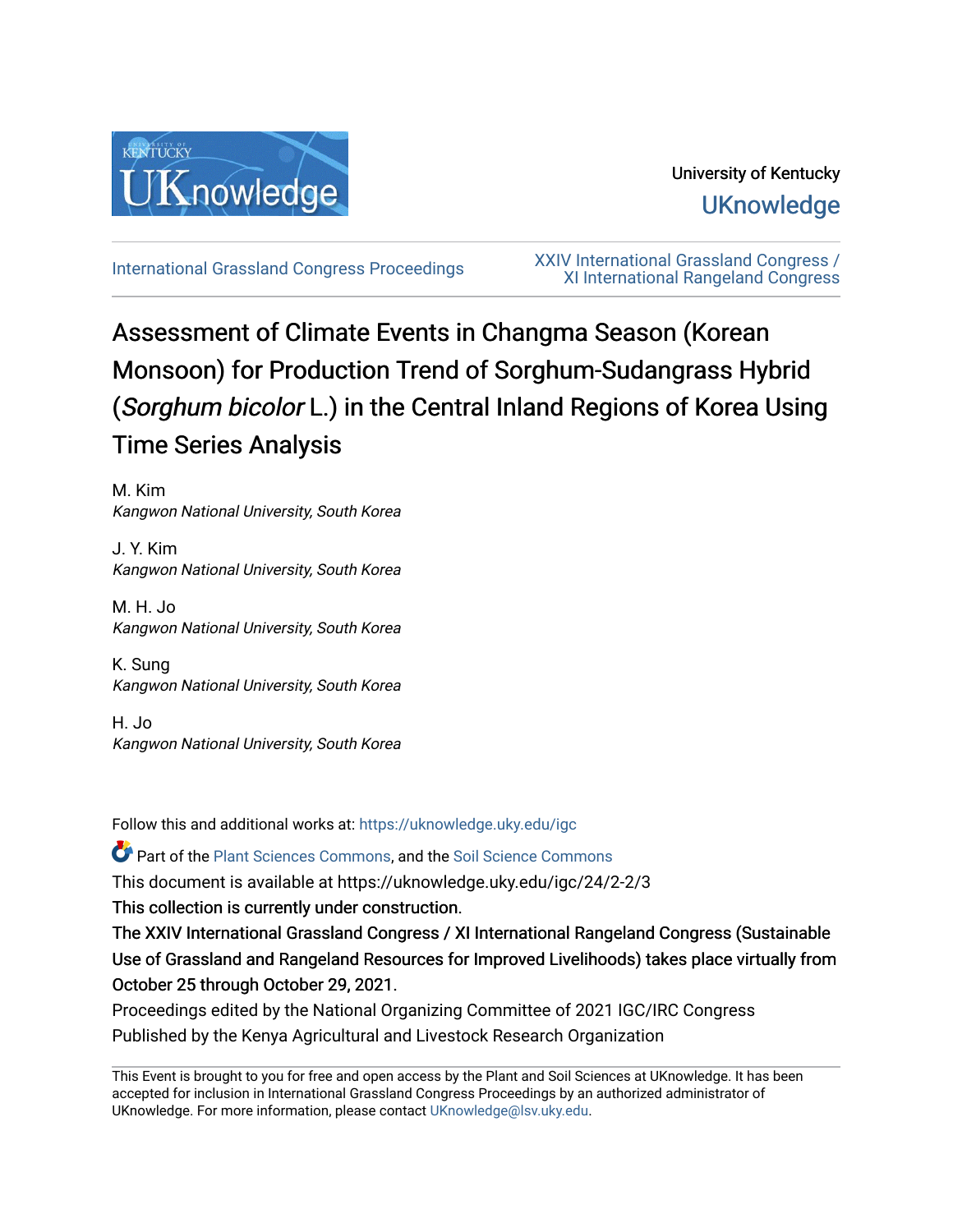# Assessment of climate events in Changma season (Korean monsoon) for production trend of sorghum-sudangrass hybrid (*Sorghum bicolor* L.) in the central inland regions of Korea using time series analysis

Kim, M.\* ; Kim, J. Y.† ; Jo, M. H. † ; Sung, K.† ; Jo H. † \*Institute of Animal Resources, Kangwon National University, Korea; † College of Animal Life Sciences, Kangwon National University, Korea;

**Key words**: sorghum-sudangrass hybrid; heavy rainfall; typhoons; production trend; time series analysis

## **Abstract**

This study aimed to assess the impact of climate events in the Changma (Korean Monsoon) season on the production trend of sorghum-sudangrass hybrid (SSH) in central inland regions using time series analysis. The dataset in Suwon from 1988–2013 ( $n = 388$ ) was generated by merging SSH data and climate data. The accumulated temperature (SHAT, ℃), rainfall amount (SHRA, mm) and sunshine duration (SHSD, hr) from seeding to harvesting were used to assess their impact on the trend of dry matter yield (DMY, kg/ha) for SSH. Furthermore, heavy rainfall (HRF) and typhoons (TPH) were considered as climate events. As a result, the impact of climate events did not affect DMY, even though the frequency and intensity of HRF increased. Conversely, SHAT and SHRA had positive and negative effects on the trend of DMY, respectively. Therefore, the DMY trend of SSH was forecasted to increase until 2045, unlike maize, which has shown a declining trend. The forecasted DMY in 2045 was 14,926 kg/ha. It is likely that the damage by heavy rainfall and typhoons was reduced due to multiple-harvesting and a deeper extension of the root system. Therefore, in an environment that is rapidly changing due to climate change and abnormal weather, such as the Changma season, the cultivation of SSH would be advantageous as it would ensure a stable and robust yield.

## **Introduction**

Climate change has been a major interest to various fields of science over the past two decades, including agriculture (Iglesias et al., 1996; Fischedick et al., 2014). Particular interest needs to be focused on changes in the frequency and intensity of abnormal climate events that can greatly affect crop production. In Korea, increasing winter-spring temperatures and accelerating summer heavy rainfalls (HRF) are considered as being major abnormal climate events caused by climate change (Kang et al., 2011; Kim et al., 2005; Park et al., 2011). The quantity of rainfall in the Changma (Korean monsoon) season accounts for 40–60 % of total average annual rainfall (Lee and Kwon, 2004), with a high likelihood that the prevalence of torrential rainfall increases with increasing occurrence of HRF events. Furthermore, during the Changma season, the arrival of typhoons (TPH) also needs to be looked at because various summer crops are seriously damaged by TPH ahead of harvests (IPCC, 2007).

In general, forage crops that do not rely on facility cultivation are more vulnerable to external environmental shocks. Whole crop maize (Zea mays L.; WCM) and sorghum-sudangrass hybrid (Sorghum bicolor L.; SSH) are typical summer forage crops in the Republic of Korea. According to Kim et al. (2019), WCM has been widely cultivated, however, HRF during the Changma season led to serious yield damage. Furthermore, due to the increasing frequency and intensity of HRF, forecasted WCM yields were predicted to drop to 70% of the previous 30-year average yield by 2045. Conversely, SSH can be harvested multiple times a year, with most of them being non-silking types focused on nutritional growth (Choi et al., 2017; Lee et al., 2000). Therefore, to achieve a stable yield, SSH has been widely cultivated as a forage crop in environments with a high possibility of cultivation failure. To predict SSH yield in the Republic of Korea, climatic, soil and cultivar factors were considered. As a result, the negative impact of summer-concentrated precipitation exceeding the water requirements for growth and development was noticeable (Peng et al., 2020). The variation in yield was estimated to predict optimal seeding and harvesting dates by using the optimum moving response surface methodology (Kim et al., 2020). For long-term SSH yield trends, the impact of accumulated temperature and precipitation was evident (Chemere et al., 2018). These studies focused on the impact of climate change under normal conditions; therefore, their results did not reflect abnormal climatic conditions.

Therefore, this study aims to assess the impact of HRF and TPH events in the Changma season on SSH production trend in central inland regions and aims to forecast DMY using time series analysis.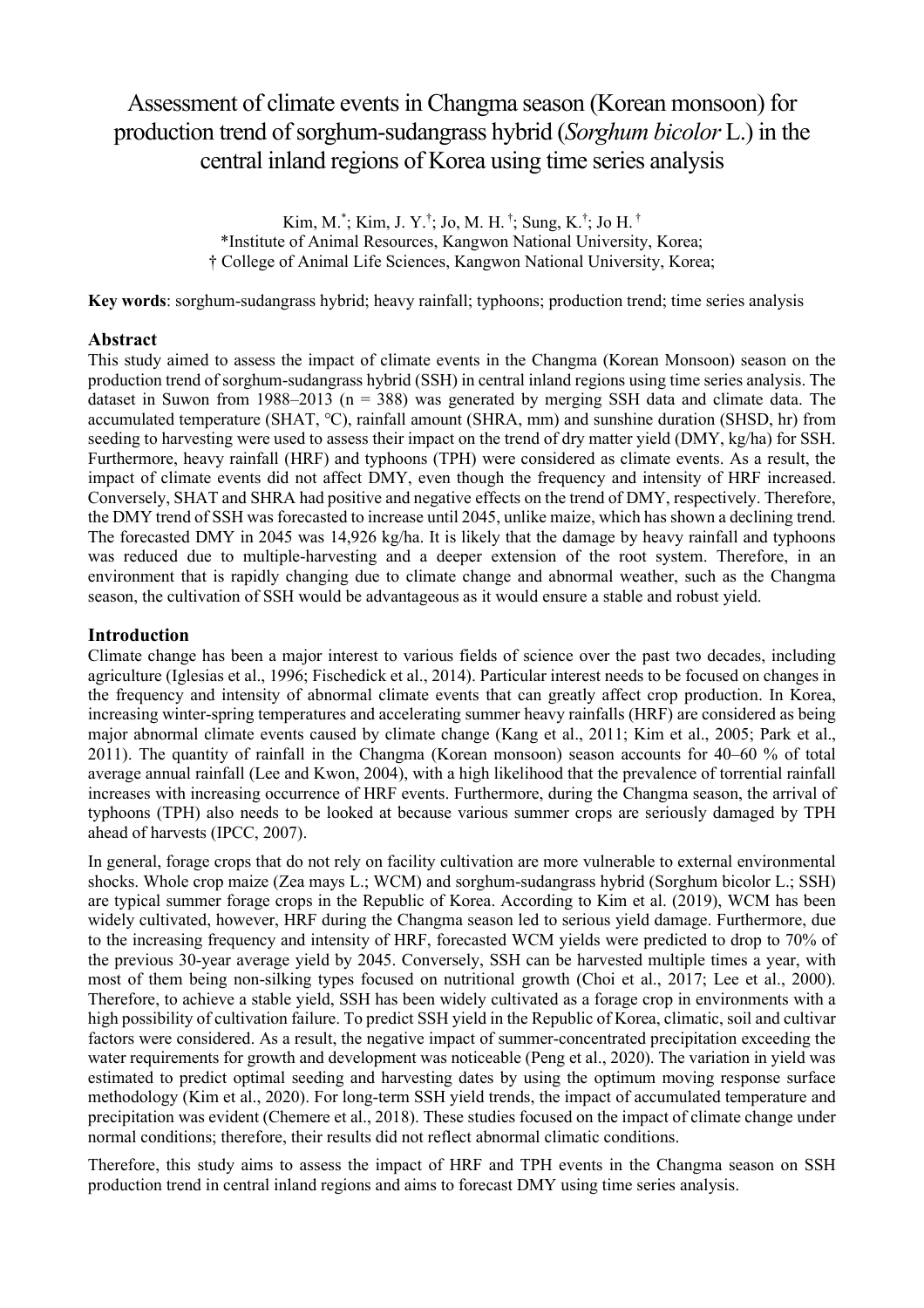## **Methods and Study Site**

The raw SSH data ( $n = 1,076$ ), including the sum of dry matter yields (DMY, kg/ha), number of harvests, year, address, seeding and harvesting dates, etc., were collected from reports on the new variety adaptability experiments by the Rural Development Administration (RDA). Usually, the damage caused by HRF and TPH in the Changma season varies considerably depending on local and topographical conditions; therefore, it was necessary to select a single location for homogeneity of data. Based on the regional classification chart of the Republic of Korea (Ko et al., 2006), SSH is predominantly cultivated in central inland and southern inland regions. Furthermore, it was important to record long-term data to allow for trends to be detected. Considering these two conditions, Suwon (latitude:  $37^{\circ}$  15′ N, longitudinal:  $127^{\circ}$  04′ E, n = 388) was selected as a representative central inland region of the Republic of Korea during for the period spanning 1988 to 2013 (26 years). Modeling and forecasting were carried out to estimate any missing data (data from some years was missing) using a maximum likelihood algorithm (Jones, 1980).

The climate data from Suwon, including the hourly, daily, and monthly recorded information related to temperature, rainfall and sunshine, was collected from the Korean Meteorological Administration's (KMA) weather information system via open-API (application programming interface). Results for seeding–harvesting accumulated temperature (SHAT, ℃), seeding–harvesting rainfall amount (SHRA, mm), seeding–harvesting sunshine duration (SHSD, hr), HRF 1 (frequency of over 7.6 mm/hr rainfall amount), HRF 2 (dummy variable, 1: over 1,000 mm/July, 0: else), and TPH (frequency of a typhoon passing through the Korean Peninsula) were generated.

Time series analysis was used to estimate and forecast the trend of SSH production using PROC ARIMA of SAS 9.4 (SAS Institute Inc., Cary, NC)

#### **Results**

#### *Assessment of the impacts of climate variables on the production of sorghum-sudangrass hybrid*

A year by year trend for the effective SHAT and SHRA can be seen in Figure 1A. The trends in DMY and SHAT looked similar over the whole time period (1989–2013), especially between 1992–2007 and 2010– 2013. Some trends were noted between DMY and SHRA, however, this was not consistent as some conflicting trends were also detected. For example, the SHRA trend in 2002–2009 showing rainfall of below 1,000 mm was similar to the DMY trend. In contrast, when SHRA was over 1,000 mm, DMY was found to decrease, with the years of 1990, 1995, 1998, 2010, 2011 and 2012 standing out. Therefore, it was hypothesized that the SHAT trend was associated to the overall DMY trend and that the SHRA trend was also correlated to the DMY trend depending on the specific range of rainfall.

To confirm the damage in DMY caused by climate events, DMY each year was compared based on the frequency of HRF and TPH (Table 1). In the case of HRF events, DMY tended to decrease with increasing frequency of HRF 1 and HRF 2, although no statistical significance was noted ( $P = 0.92$  in HRF 1 and  $P =$ 0.31 in HRF 2) due to the small sample size. In the case of TPH, there was no significant difference in DMY  $(P = 0.66)$  and there was no specific correlation between the two.



FIGURE 1. Trend of climate variables by year in the central inland regions of the Republic of Korea (1988– 2013): (A) climate variables related to growth and development, (B) climate events in the Changma season.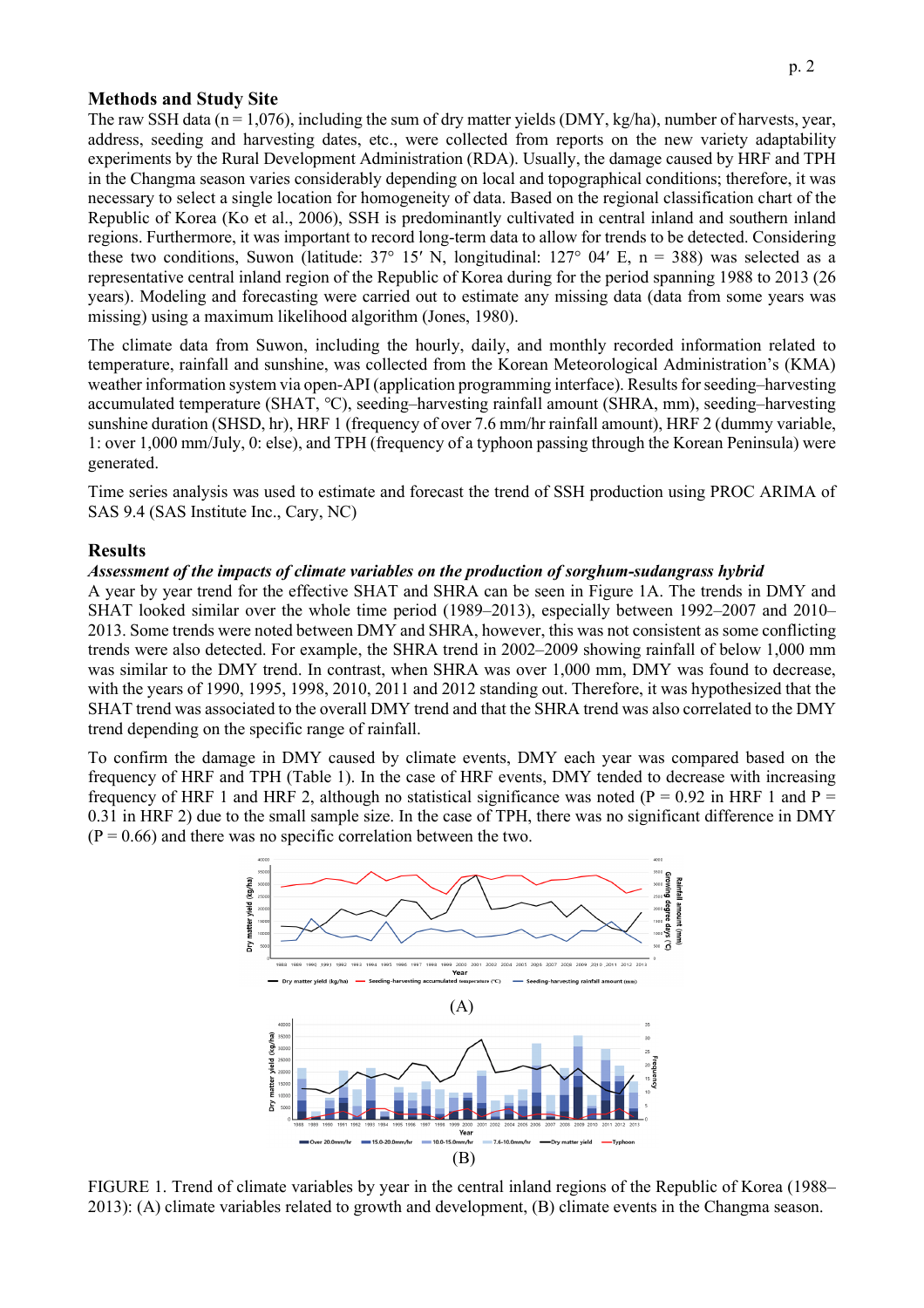Yearly trends showing the impact of HRF and TPH, can be seen in Figure 1B. HRF 2 was not considered because of the dummy scale. No real correlation could be found between the trend in DMY with that of HRF 1 and TPH. However, since 2005, the frequency and intensity of HRF 1 have increased. Furthermore, the correlation analysis checking the relationship between HRF 1 and TPH showed a weak, correlation (Spearman's  $r = 0.41$ <sup>\*</sup>), which is indicative of some HRF events being associated with TPH events.

TABLE 1. Comparison of the impacts of climate events in the Changma (Korean Monsoon) season on dry matter yield for sorghum-sudangrass hybrid using ANOVA

| Events                        | Frequency          | Sum of dry matter yield (kg/ha) | Test                  |
|-------------------------------|--------------------|---------------------------------|-----------------------|
| Heavy rainfall 1              | Less 10 $(n = 10)$ | $19,506.80 \pm 1,720.91$        | $F = 0.09$ (P = 0.92) |
| $(7.6 \text{ mm/hr})$         | $10-20$ (n = 12)   | $18,598.75 \pm 1,708.87$        |                       |
|                               | Over $20 (n = 3)$  | $18,372.33 \pm 3,027.91$        |                       |
| Heavy rainfall 2 <sup>+</sup> | $0(n=13)$          | $20,020.54 \pm 1,461.11$        | $F = 1.04 (P = 0.31)$ |
|                               | $1(n=12)$          | $17,758.58 \pm 1,622.83$        |                       |
| Typhoon                       | $0(n=2)$           | $17,324.00 \pm 4,276.01$        | $F = 0.66$ (P = 0.66) |
|                               | $1(n=3)$           | $24,334.00 \pm 8,643.23$        |                       |
|                               | $2(n=5)$           | $18,194.40 \pm 4,174.11$        |                       |
|                               | $3(n=5)$           | $17,985.00 \pm 4,235.48$        |                       |
|                               | $4(n=4)$           | $17,799.25 \pm 5,001.15$        |                       |
|                               | $5(n=6)$           | $18,937.67 \pm 6,404.31$        |                       |

†Dummy scale (1: over 1,000 mm in Changma season, 0: else)

#### *Estimating and forecasting the production trend of sorghum-sudangrass hybrid*

Considering climate variables, the optimal model for showing the trend in DMY of SSH was model 2, as follows:

 $DMY_t = (1 - 0.37)DMY_{t-1} + 0.37DMY_{t-2} + 6.88SHAT_t + 7.32SHAT_{t-1} - 3.55SHPA_t - 3.56SHPA_{t-1},$ 

where  $DMY_{t-i}$ ,  $SHAT_{t-i}$  and  $SHPA_{t-i}$  are equivalent to DMY, SHAT and SHRA at  $t - i$  time, respectively. i is time order; zero means the current point in time. The DMY trend was a first-order in the AR model with one order of non-seasonal differencing. Even though it looked like AR (2) because of the second-order term  $(DMY_{t-2})$ . Therefore, SHAT (1) and SHRA (1) had the same order of AR in DMY.

According to Kim et al. (2019), for whole crop maize, HRF in the Changma season occurring concurrently with the plant's pollination stage is likely to cause damage due to lodging and pollination failure. For SSH, the lodging caused by HRF and TPH might be not critical due to their quick regrowth capabilities and short rotations (Armah-Agyeman et al., 2002).



FIGURE 2. Dry matter yield of sorghum-sudangrass hybrid with a 95% confidence interval considering growing degree days and rainfall amount in the central inland regions of Korea (The mean, 95% upper and lower confidence limits are blue, green and red lines, respectively): (A) observed vs. expected dry matter yields, (B) forecasted dry matter yield (1988–2045)

Based on this model, DMY was forecasted from 2014 to 2045 (Figure 2). The forecasted DMY (kg/ha) values were  $14,908.06 \pm 5,058.72$ ,  $14,904.43 \pm 5,420.33$ ,  $14,909.66 \pm 5,754.48$ ,  $14,915.13 \pm 6,070.15$ ,  $14,920.60 \pm 5,754.48$